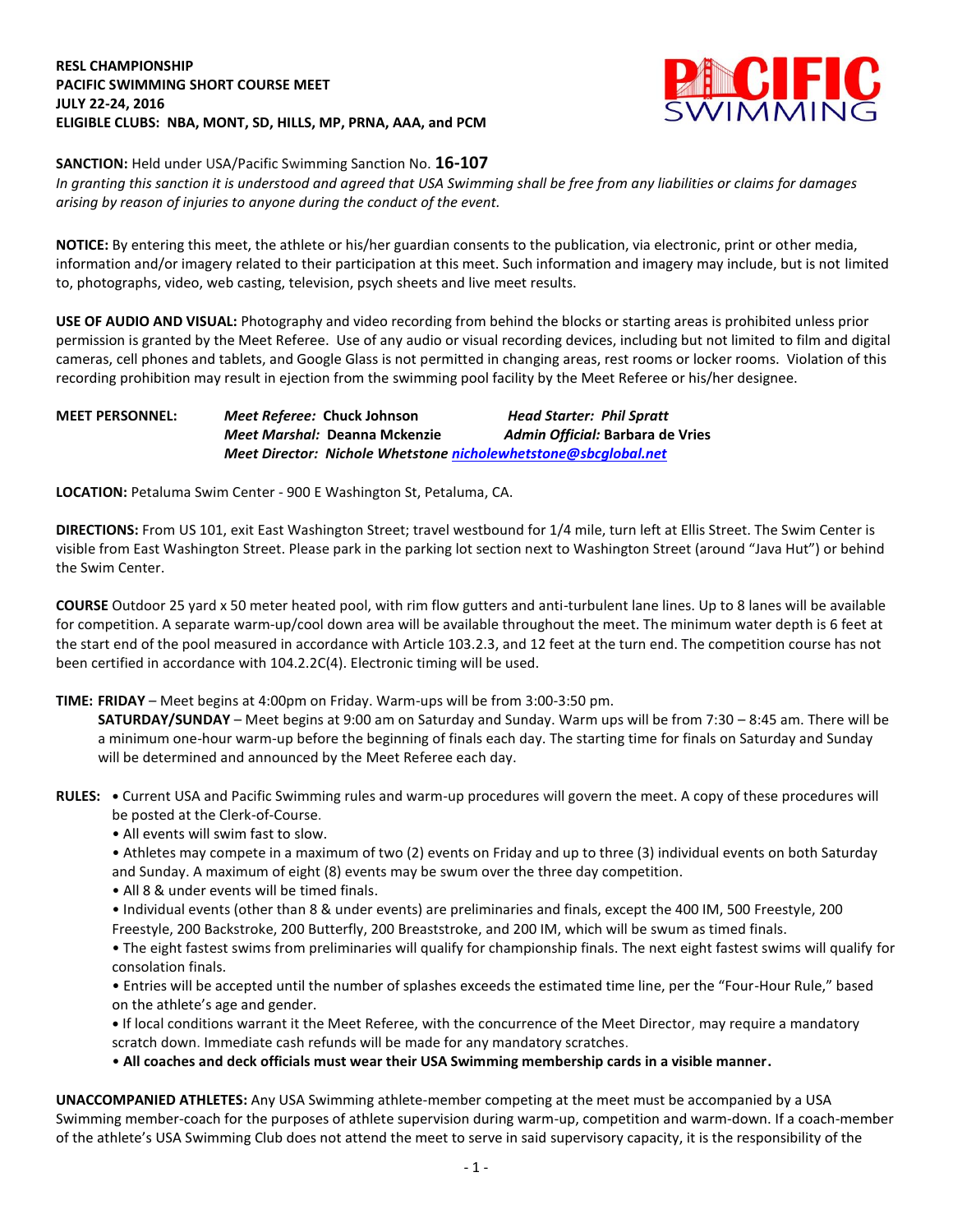athlete or the athlete's legal guardian to arrange for supervision by a USA Swimming member-coach. The Meet Director or Meet Referee may assist the athlete in making arrangements for such supervision; however, it is recommended that such arrangements be made in advance of the meet by the athlete's USA Swimming Club Member-Coach.

**RACING STARTS:** Athletes must be certified by a USA Swimming member-coach as being proficient in performing a racing start, or must start the race in the water. It is the responsibility of the athlete or the athlete's legal guardian to ensure compliance with this requirement.

**RESTRICTIONS:** • Smoking and the use of other tobacco products is prohibited on the pool deck, in the locker rooms, in spectator

- seating or standing areas and in all areas used by athletes, during the meet and during warm-up periods.
- Sale and use of alcoholic beverages is prohibited in all areas of the meet venue.
- No glass containers are allowed in the meet venue.
- No propane heater is permitted except for snack bar/meet operations.
- All shelters must be properly secured.
- Changing into or out of swimsuits other than in locker rooms or other designated areas is prohibited.
- No pets allowed on deck, other than service assistance animals.

• Destructive devices, to include but not limited to, explosive devices and equipment, firearms (open or concealed), blades, knives, mace, stun guns and blunt objects are strictly prohibited in the swimming facility and its surrounding areas. If observed, the Meet Referee or his/her designee may ask that these devices be stored safely away from the public or removed from the facility. Noncompliance may result in the reporting to law enforcement authorities and ejection from the facility. Law enforcement officers (LEO) are exempt per applicable laws.

**ELIGIBILITY:** • Athletes must be current members of USA Swimming and enter their name and registration number on the meet entry card as they are shown on their Registration Card. If this is not done, it may be difficult to match the athlete with the

registration and times database. The meet host will check all athlete registrations against the SWIMS database and if not found to be registered, the Meet Director shall accept the registration at the meet (a \$10 surcharge will be added to the regular registration fee). Duplicate registrations will be refunded by mail.

• The meet is only open to athletes attached to or in training with the following teams: NBA, MONT, SD, HILLS, MP, PRNA, AAA, and PCM

• Entries with **"NO TIME" will be Accepted.** 

• Entry times submitted for this meet may be checked against a computer database and may be changed in accordance with Pacific Swimming Entry Time Verification Procedures.

• Disabled athletes are welcome to attend this meet and should contact the Meet Director or Meet Referee regarding any special accommodations on entry times and seeding per Pacific Swimming policy.

• Athletes 19 years of age and over may compete in the meet for time only, no awards. Such athletes must have met standards for the 17-18 age group.

• The athlete's age will be the age of the athlete on the first day of the meet.

**ENTRY FEES:** \$5.50 per event plus an \$8.00 participation fee per athlete. \$16.00 per Relay Team. Entries will be rejected if payment is not sent at time of request. No refunds will be made, except mandatory scratch downs.

**TEAM ENTRIES:** All entries will be submitted as electronic team entries using the file provided. Team entries will be accepted through Monday July 11th at 11:59 p.m. Send electronic entries to Nichole Whetstone [\(nicholewhetstone@sbcglobal.net\)](mailto:nicholewhetstone@sbcglobal.net). \*\*\*No late entries will be accepted\*\*\* No refunds will be made except for mandatory scratches.

#### **RELAY ENTRIES:**

- Relay deck entries will be accepted before 10am Saturday and Sunday.
- Relay-only Athletes must be included in the team electronic entry file.
- Unattached Athletes may not swim in Relays**.**

**Make check payable to**: Redwood Empire Swim League **Mail entries to**: Nichole Whetstone, 959 Golf Course Dr., Rohnert Park Ca 94928

**CHECK-IN:** The meet will be deck seeded. Athletes must check-in at the Clerk-of-Course. No event shall be closed more than 30 minutes before the scheduled start of the session. Close of check-in for all individual events shall be no more than 60 minutes before the estimated time of the start of the first heat of the event. Athletes who do not check in will not be seeded and will not be allowed to compete in that event.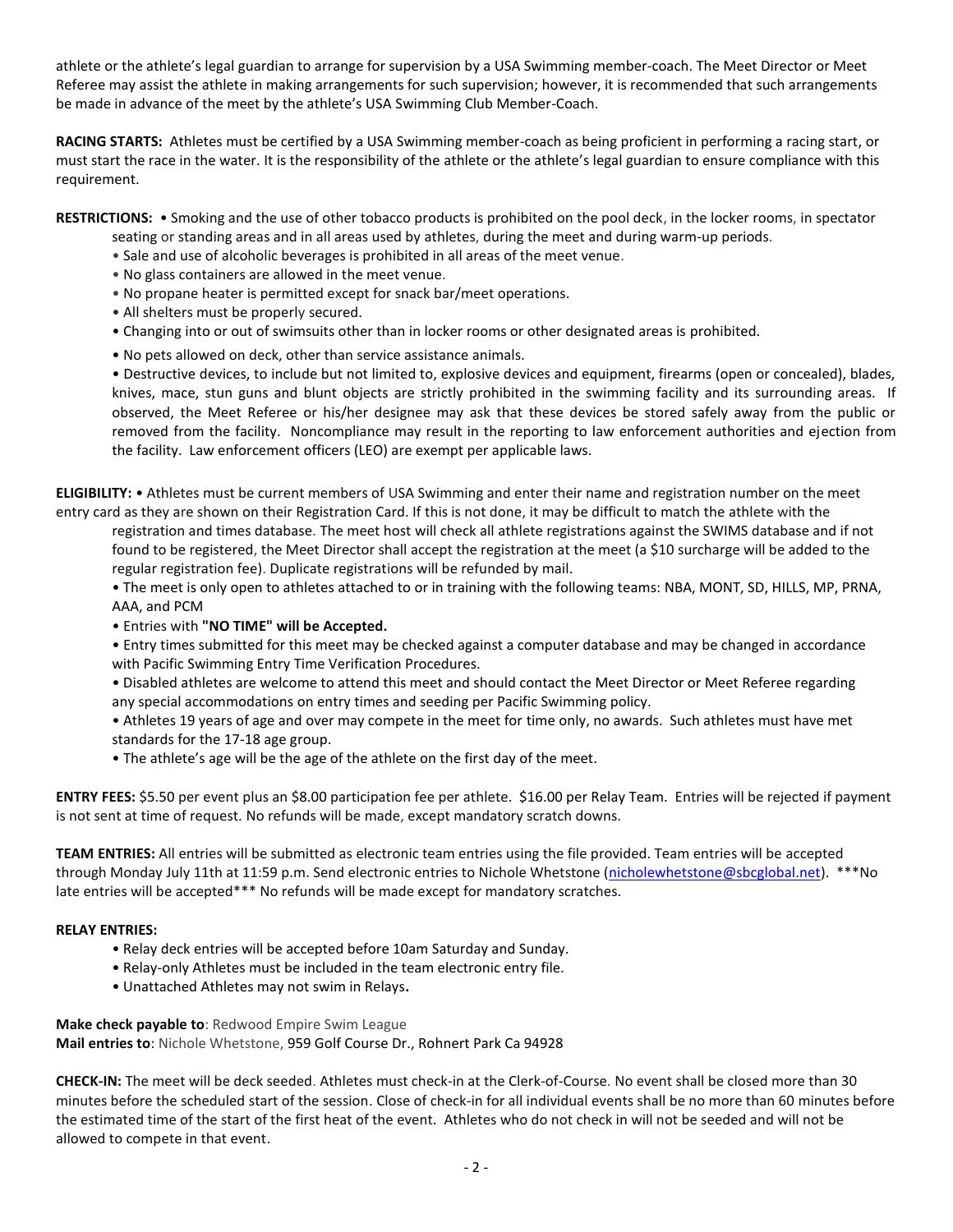## **SCRATCHES:**

• Any athletes not reporting for or competing in a preliminary event they have checked in for shall not be penalized. • An Athlete qualifying for any level of finals in an individual event who may not wish to swim in finals must either scratch or declare intent to scratch from that final within 30 minutes after the announcement of qualifiers. An athlete who declares intent to scratch must declare their final intention within 30 minutes after their last individual preliminary event. • Any Athletes qualifying for a consolation final or final race in an individual event who fails to show up in said consolation final or final race prior to calling the alternate shall be barred from the remainder of any final events for that day. Should the Athlete have no additional final events for that day they will be barred from their next preliminary event. • If the No-Show occurs on the last day that the athlete is entered in an individual event in the meet, and no other individual event penalty is applicable, the athlete shall then be fined \$100.00. The final will be increased to \$150.00 if after 30 days of receiving the letter of notification the party has not made the payment.

## **AWARDS:**

**Individual Event Finals**: Ribbons awarded to 1st thru 16th place. 13 & Over events will be awarded as 13-14 and 15&Over **Relays**: Ribbons awarded to 1st, 2nd, and 3rd place teams (8&U, 9-10, 11-12, 13-14, 15&Over) **Team Trophies:** Awarded to 1st through 3rd place teams. High point trophy: **High point trophies** will be awarded to a boy and a girl in each of the following age groups: 8&U, 9-10, 11-12, 13-14, 15&Ov.

**SCORING: Individual Events: Finals:** 20, 17, 16, 15, 14, 13, 12, 11 / **Consolations:** 9, 7, 6, 5, 4, 3, 2, 1 **Relays:** 1st through 16th place: 40, 34, 32, 30, 28, 26, 24, 22, 18, 14, 12, 10, 8, 6, 4, 2

**ADMISSION:** Free. A program will be available for a fee.

**SNACK BAR:** Snack bar will **NOT** be provided.

**HOSPITALITY:** Coaches and working deck officials will be provided lunch. Hospitality will serve refreshments to timers and volunteers.

**MISCELLANEOUS:** No overnight parking is allowed. Facilities will not be provided after meet hours.

**MINIMUM OFFICIALS:** At least seven days prior to the meet, meet management (Meet Director and/or Meet Referee) shall contact a representative from each club participating in the meet, and provide a preliminary inventory of the officials that club is required to provide for each session. Each club shall, by the start of the meet, provide to the Meet Director or designee a list of Officials who have agreed to represent that club during each session of the meet.

At the meet, meet management shall conduct an inventory of officials, and shall compare the number of athletes entered in each session by each club with the number of officials present representing each club. If meet management certifies that a club has not provided sufficient officials for any session of the meet in accordance with the table below, excluding finals in a trials and finals meet, the club will be fined \$100 per missing official per session of the meet.

| Club athletes entered in session | Trained and carded officials requested |
|----------------------------------|----------------------------------------|
| $1 - 10$                         |                                        |
| $11 - 25$                        |                                        |
| $26 - 50$                        |                                        |
| 51-75                            |                                        |
| 76-100                           |                                        |
| 100 or more                      |                                        |

\*Zone 3 will include assigned and working Colorado, Intermediary/ Chief Timing Judge, and Computer operator in the count of officials for a session although these positions are not carded. Zone 3 will accept uncarded Trainees in the count of officials for up to two sessions. Clubs may use officials "borrowed" from other clubs, or unattached officials at the meet who agree, to fulfill their obligation under the rule.